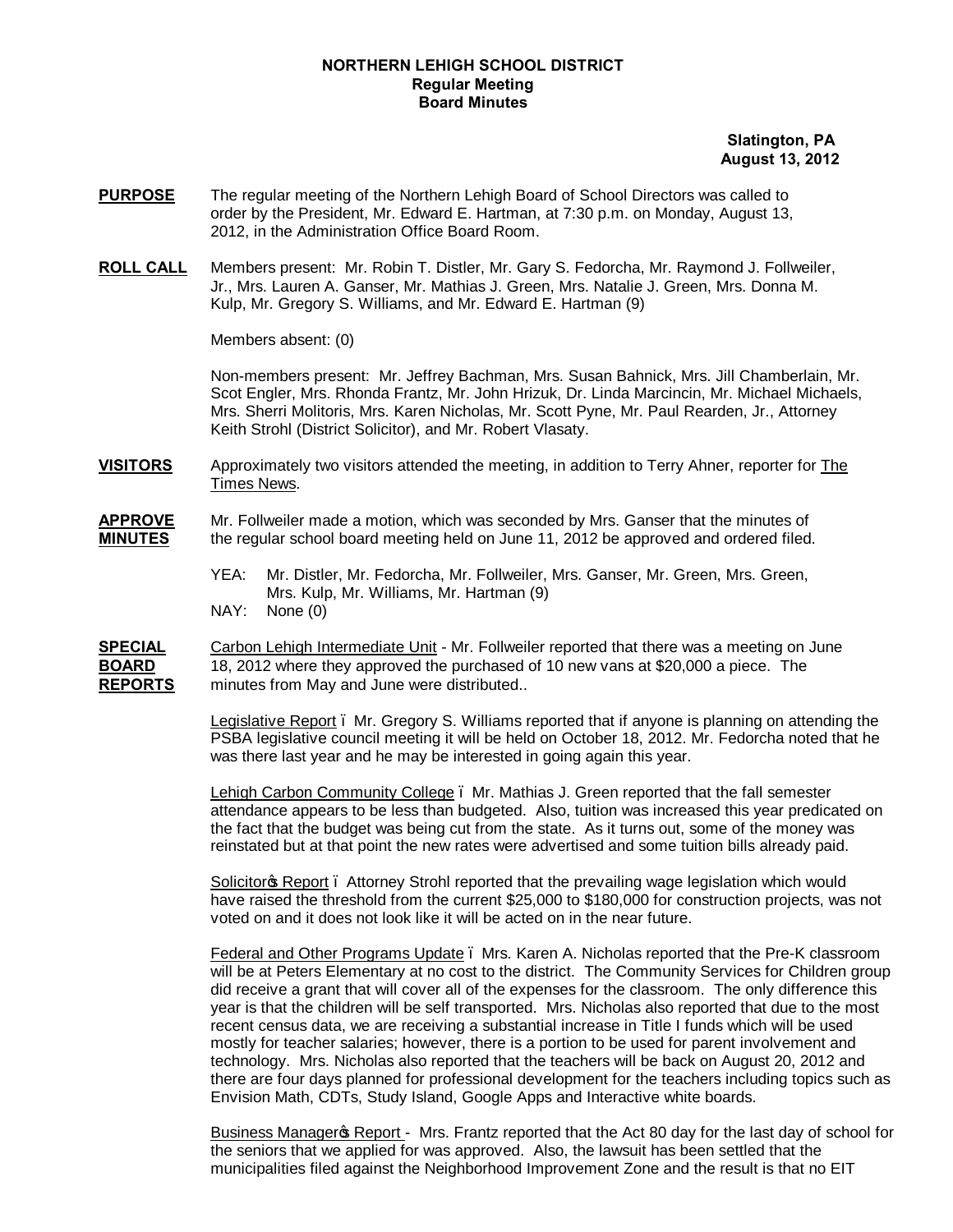money will be used to fund the arena. We should be receiving any money that was remitted by the end of September.

**SPECIAL** Superintendentos Report

**BOARD**

**REPORTS** Mr. Michaels asked Mr. Engler for an update on the special education department. Mr. Engler **(cont.)** announced that for this school year we are bringing back about 15 students that were placed outside of the district and have created programs in house to better service our own needs. Bringing those 15 students back constitutes approximately \$300,000 in savings. Mr. Engler thanked the building administrators and teachers for their cooperation in making this possible. Mr. Engler also reported that we will handle the gifted program in-house. Last year some of these services were provided by the IU. Mr. Michaels added that Mr. Engler has also been working on the aides and health care assistants schedule. Mr. Michaels noted that the nurse from Slatington Elementary will be transferred to Peters Elementary due to the greater health needs of the students at Peters.

> Mr. Michaels asked Mr. Derr to update the board on the projects that have been completed this summer. Mr. Derr announced that the new scoreboard has been installed along with the new electrical service. The stadium pole lights have been painted blue and any bulbs that were out have been replaced. The turf installation should be completed by the end of next week. Mr. Terry Ahner from the Time News is scheduled to meet with Mr. Derr next Wednesday to take some pictures and have an article in the Times News. The broken wire between pole lights in the stadium parking lot that has been repaired. The security cameras have been installed at the stadium. The glycol in the heating/cooling unit has been replaced at Peters Elementary. The switch gear handle in the main service has been replaced and breakers have been inspected and replaced where needed. The walk in cooler and walk in cruiser have been added to the generator. The rededication of the Slatington Elementary School will be held on August 22, 2012 at 7:00 p.m. The parking lot at Slatington Elementary has been completed. The poles at the gym entrance of the Middle School have been repainted. The entrance handrail at the High School has been painted. Promethean boards will also be hung at the High School. All ballasts and light bulbs district wide have been replaced. Trimming has been completed down Bulldog Lane. Knox boxes have been purchased for the High School, Middle School and field house. This will allow the fire department to have access to a key to the buildings in order to respond more quickly to emergencies. Mr. Derr announced that the fire department would like to have a tour of the building and conduct drills. An invitation has also been sent to the police department. Lastly, Mr. Derr announced that we have consolidated busing runs and we were able to eliminate two buses which equates to a savings of about \$75,000. Mrs. Ganser asked if we were advertising the rededication. Mr. Derr stated that there will be something in the Times News and in the Northern Valley Gazzette. Mrs. Green asked that we put it on the marquee at Slatington Elementary.

Mr. Michaels announced that the ribbon cutting for the stadium will be at 5:15 p.m on August 31, 2012. Mr. Robert Vlasaty, Mr. Bryan Geist and Mr. Michaels will be hosting a light snack after the ceremony and before the game.

Mr. Michaels invited the board members to opening day for the teachers on Monday, August 20, 2012 at 8:00 a.m.

Mr. Michaels asked Mrs. Nicholas to update the board on how we are improving our student data. Mrs. Nicholas stated that we have been working as a team on our curriculum. This year all  $11<sup>th</sup>$  grade students will be taking Keystone exams in lieu of the PSSA test. They will have to pass an Algebra I, English and Biology exam in order to graduate. They will have three attempts to pass each test. Our curriculum has to be upgraded to the common core and very rigorous. Any incoming  $8<sup>th</sup>$  grade student that is taking Algebra I will be required to take the Keystone exam. Mrs. Nicholas thanked the board for allowing us to purchase the new Math curriculum for K-6 students. A new math program is being piloted in the high school and with one teacher in the Middle School.

An executive session was held at 6:50 p.m. in the Administration Office Conference Room to discuss legal issues.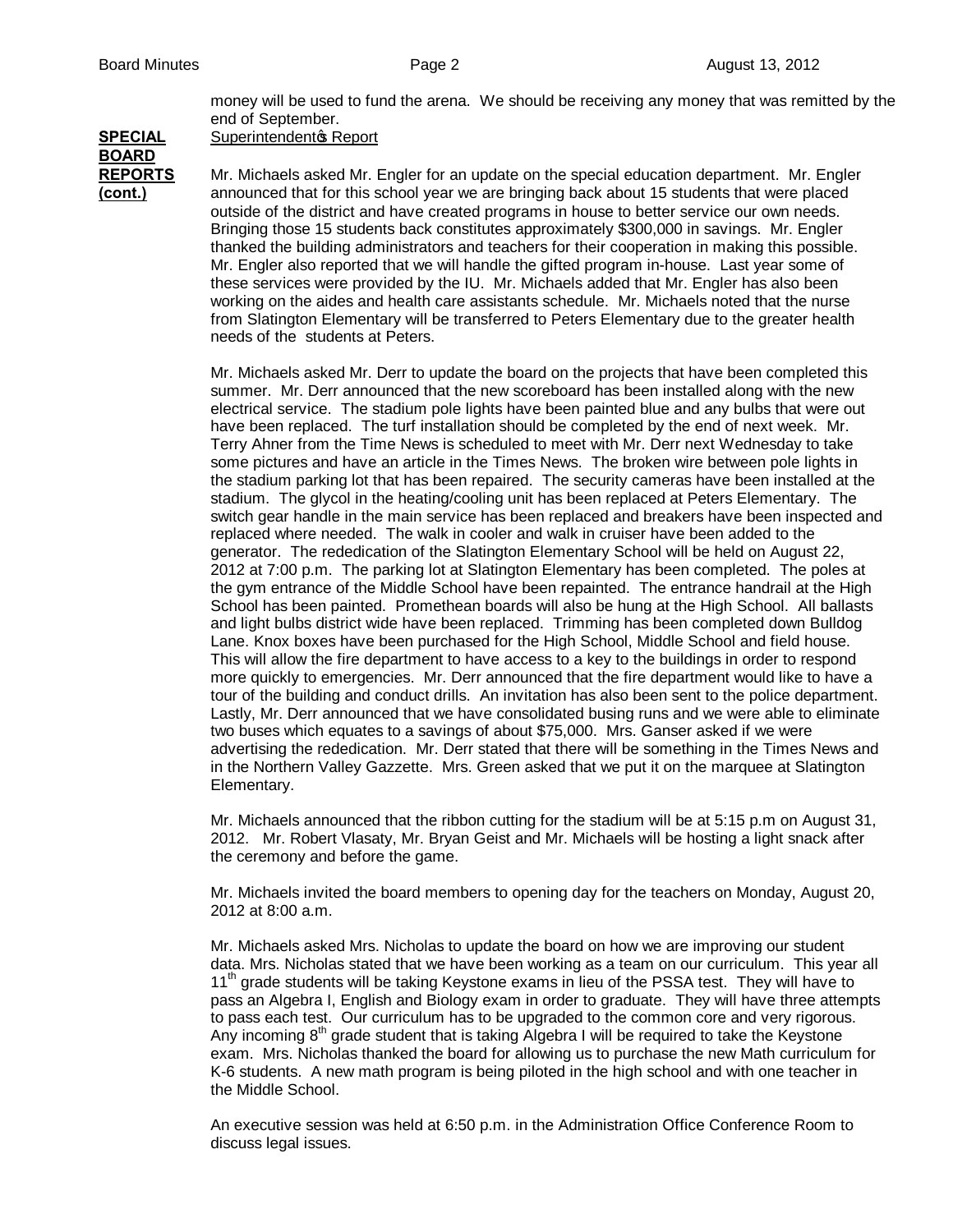| <b>PERSONNEL</b>                         | Mr. Fedorcha made a motion, which was seconded by Mrs. Green, that the Board of Education<br>approves the following personnel items:                                                                                                                                                                                                                                                                       |                                                                                                                                                                               |  |
|------------------------------------------|------------------------------------------------------------------------------------------------------------------------------------------------------------------------------------------------------------------------------------------------------------------------------------------------------------------------------------------------------------------------------------------------------------|-------------------------------------------------------------------------------------------------------------------------------------------------------------------------------|--|
| Appointment<br>Instructional<br>A. Kuntz | Amber Kuntz<br>Assignment:<br>Salary:                                                                                                                                                                                                                                                                                                                                                                      | <b>Temporary Professional Employee</b><br>Slatington Elementary Fourth Grade Teacher replacing<br>Julie Diehl who resigned<br>\$44,200 (Step 2 Bachelors on the 2012-2013 CBA |  |
|                                          | Salary<br>Effective:                                                                                                                                                                                                                                                                                                                                                                                       | Schedule)<br>August 20, 2012                                                                                                                                                  |  |
| <b>TVR</b><br><b>T.Oliveira</b>          | Theresa Oliveira<br>Assignment:                                                                                                                                                                                                                                                                                                                                                                            | <b>Temporary Vacancy Replacement</b><br>Peters Elementary First Grade Teacher<br>replacing an employee on medical leave                                                       |  |
|                                          | Salary:                                                                                                                                                                                                                                                                                                                                                                                                    | Substitute Teacher Rate Days 1-30:<br>Day 31 and beyond \$44,000 prorated<br>(Step 1 Bachelors on the 2012-2013 CBA Salary Schedule                                           |  |
|                                          | Effective:<br><b>Termination Date:</b>                                                                                                                                                                                                                                                                                                                                                                     | On or about September 23, 2012<br>On or about February 4, 2013                                                                                                                |  |
| <b>TVR</b><br>C.Seremula                 | <b>Courtney Seremula</b><br>Assignment:                                                                                                                                                                                                                                                                                                                                                                    | <b>Temporary Vacancy Replacement</b><br>Peters Elementary Special Education Teacher<br>replacing an employee on medical leave                                                 |  |
|                                          | Salary:                                                                                                                                                                                                                                                                                                                                                                                                    | Substitute Teacher Rate Days 1-30;<br>Day 31 and beyond \$44,000 prorated<br>(Step 1 Bachelors on the 2012-2013 CBA Salary Schedule                                           |  |
|                                          | Effective:<br><b>Termination Date:</b>                                                                                                                                                                                                                                                                                                                                                                     | August 20, 2012<br>On or about June 6, 2013                                                                                                                                   |  |
| <b>TVR</b><br>A.Tulio                    | <b>Anthony Tulio</b><br>Assignment:                                                                                                                                                                                                                                                                                                                                                                        | <b>Temporary Vacancy Replacement</b><br>Peters Elementary Second Grade Teacher<br>replacing an employee on medical leave                                                      |  |
|                                          | Salary:                                                                                                                                                                                                                                                                                                                                                                                                    | Substitute Teacher Rate Days 1-30;<br>Day 31 and beyond \$44,000 prorated<br>(Step 1 Bachelors on the 2012-2013 CBA Salary Schedule)                                          |  |
|                                          | Effective:<br><b>Termination Date:</b>                                                                                                                                                                                                                                                                                                                                                                     | August 20, 2012<br>On or about June 6, 2013                                                                                                                                   |  |
| Resignation/<br>Retirement<br>N. Wagner  | Accept the retirement resignation of Nancy Wagner, Peters Elementary School<br>Instructional Aide, effective July 30, 2012. At this time she will begin her retirement from<br>the Northern Lehigh School District after 12 years of service.                                                                                                                                                              |                                                                                                                                                                               |  |
| Resignation<br>P. Ingles                 | Accept the resignation of Patricia Ingles, High School Special Education Aide, effective<br>August 7, 2012.                                                                                                                                                                                                                                                                                                |                                                                                                                                                                               |  |
| Family<br>Medical<br>Leave               | Approve the request of employee #3845 to take a Family Medical Leave beginning on<br>or about September 23, 2012, for the birth of her first child. She will be using thirty<br>accumulated sick days and upon conclusion of sick days will then be requesting a twelve<br>week Family Medical Leave. She plans to return to her current teaching position on or<br>about February 4, 2013.                |                                                                                                                                                                               |  |
|                                          | Approve the request of employee #2960 to take a twelve week Family Medical Leave<br>beginning on August 27, 2012 for the birth of her second child. At the end of the family<br>medical leave, employee is requesting an unpaid leave of absence for the remainder of<br>the 2012-2013 school year. She plans to return to her current teaching position at the<br>beginning of the 2013-2014 school year. |                                                                                                                                                                               |  |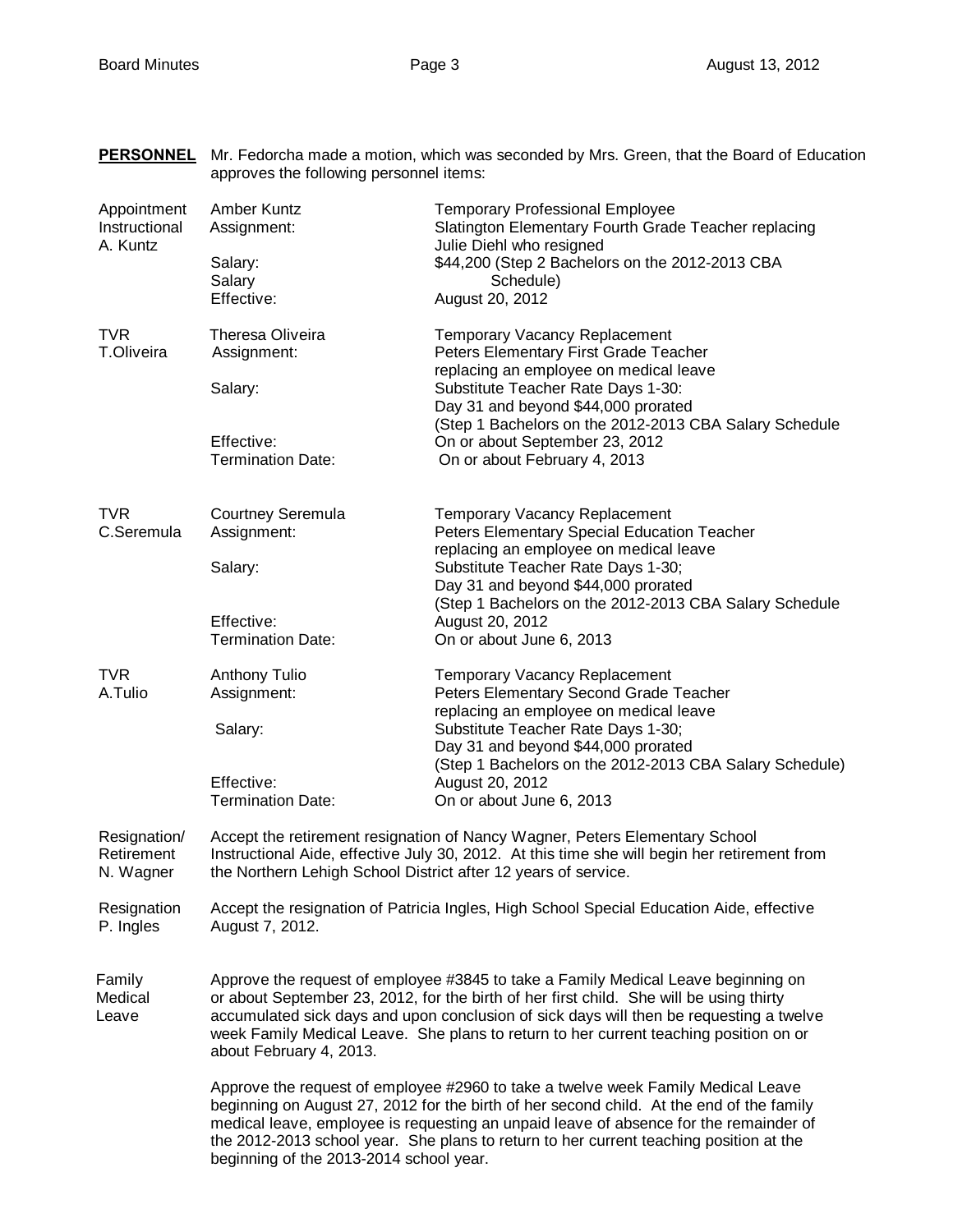**PERSONNEL** Approve the request of employee #3365 to take a leave of absence beginning on or about (**cont.)** August 27, 2012 for the birth of her second child. Employee will be using 26 accumulated sick days and four personal days and upon exhaustion of sick days and personal days, she is requesting a twelve week family medical leave. At the end of the family medical leave, employee is requesting an unpaid leave of absence for the remainder of the 2012- 2013 school year. She plans to return to her current teaching position at the beginning of the 2013-2014 school year.

| Co-Curricular | <b>Christopher Barnes</b>  | <b>MS Newspaper Advisor</b>                        | \$<br>461.99 |
|---------------|----------------------------|----------------------------------------------------|--------------|
| Appointments  | Michael Bonner             | <b>Assistant Track Coach</b>                       | \$2,946.29   |
| 2012-2013     | Susan Bowser               | MS Jr. Ntl. Honor Society Adv (Shared \$420.42) \$ | 140.14       |
|               | David Carroll              | Senior High Band Advisor                           | \$4,781.78   |
|               | David Carroll              | <b>MS Band Director</b>                            | 699.77<br>\$ |
|               | Elizabeth Chunko           | Junior Class Advisor                               | \$<br>640.89 |
|               | Jonathan DeFrain           | <b>Head Softball Coach</b>                         | \$4,653.43   |
|               | Scott DeLong               | Debate Advisor                                     | \$1,399.55   |
|               | Scott DeLong               | <b>National Honor Society</b>                      | \$<br>499.35 |
|               | <b>Rick Eckhart</b>        | MS Jr. Ntl. Honor Society Adv (Shared \$420.42) \$ | 140.14       |
|               | Renee Evans                | Sr. High Fall Intramurals. Tennis                  | 817.54<br>\$ |
|               | Renee Evans                | Sr. High Spring Intramurals. Tennis                | \$817.54     |
|               | Renee Evans                | Sr. High Student Council                           | \$2,098.19   |
|               | <b>Kimberly Filipovits</b> | Middle School Yearbook Advisor                     | S.           |
|               | 817.54                     |                                                    |              |
|               | <b>Tammy Fristick</b>      | Senior Class Advisor                               | \$ 640.89    |
|               | <b>Scott Gerould</b>       | <b>Assistant Track Coach</b>                       | \$2,946.29   |
|               | Jason Graver               | MS Jr. Ntl. Honor Society Adv (Shared \$420.42) \$ | 140.14       |
|               | <b>Todd Herzog</b>         | Sr. High Spring Intramurals - Weightlifting        | \$<br>817.54 |
|               | <b>Todd Herzog</b>         | Sr. High Fall Intramurals. Weightlifting           | \$<br>817.54 |
|               | <b>Bob Hicks</b>           | <b>Assistant Softball Coach</b>                    | \$2,946.29   |
|               | Stephen Hluschak           | <b>Assistant Baseball Coach</b>                    | \$2,946.29   |
|               | Stephen Hluschak           | Sr. High Winter Intramurals. Weightlifting         | \$817.54     |
|               | Mark Hoffman               | <b>Assistant Softball Coach</b>                    | \$2,946.29   |
|               | Patricia Ingles            | Junior Class Advisor                               | \$ 640.89    |
|               | Andrew Kern                | Middle School Web Page Advisor                     | \$<br>409.21 |
|               | Gregory King               | Assistant Baseball Coach (JV)                      | \$2,946.29   |
|               | Lora Krum                  | <b>Elementary Chorus</b>                           | \$<br>597.87 |
|               | Michael Lehtonen           | Sr. High Winter Intramurals. Winter Track          | \$817.54     |
|               | Michael Lehtonen           | <b>Head Track Coach</b>                            | \$4,653.43   |
|               | Alice Lieberman            | Academic Challenge Eight Advisor                   | \$           |
|               | 441.61                     |                                                    |              |
|               | Derek Long                 | <b>Assistant Track Coach</b>                       | \$2,946.29   |
|               | David Oertner              | <b>Assistant Track Coach</b>                       | \$2,946.29   |
|               | Erv Prutzman               | <b>Head Baseball Coach</b>                         | \$4,653.43   |
|               | Michelle Raber             | MS Fall Intramural Net Sports                      | \$817.54     |
|               | Michelle Raber             | <b>MS Spring Intramural Net Sports</b>             | \$817.54     |
|               | Michelle Raber             | <b>MS Winter Intramural CPR</b>                    | \$<br>817.54 |
|               | <b>Rachel Reiter</b>       | <b>MS Chorus Advisor</b>                           | \$<br>699.77 |
|               | <b>Rachel Reiter</b>       | Senior High Chorus Advisor                         | \$1,749.43   |
|               | MaryAnne S.-Mattiola       | Sophomore Class Advisor                            | \$<br>640.89 |
|               | MaryAnne S.-Mattiola       | <b>Yearbook Advisor</b>                            | \$2,433.36   |
|               | Angela Shoemaker           | Senior Class Advisor                               | 640.89<br>\$ |
|               | <b>Stephen Shuey</b>       | Sophomore Class Advisor                            | \$<br>640.89 |
|               | Joseph Tout                | Sr. High Spring Intramurals. Weightlifting         | \$<br>817.54 |
|               | Joseph Tout                | Sr. High Winter Intramurals . Weightlifting        | \$<br>817.54 |
|               | Denise Turoscy             | Scholastic Scrimmage Advisor - HS                  | \$<br>817.54 |
|               | Denise Turoscy             | Newspaper Advisor . HS                             | \$1,837.76   |
|               | Randall Utsch              | Majorette/Band Advisor                             | \$2,098.19   |
|               | <b>Camille Vernarr</b>     | <b>Elementary Band Advisor</b>                     | 797.16<br>\$ |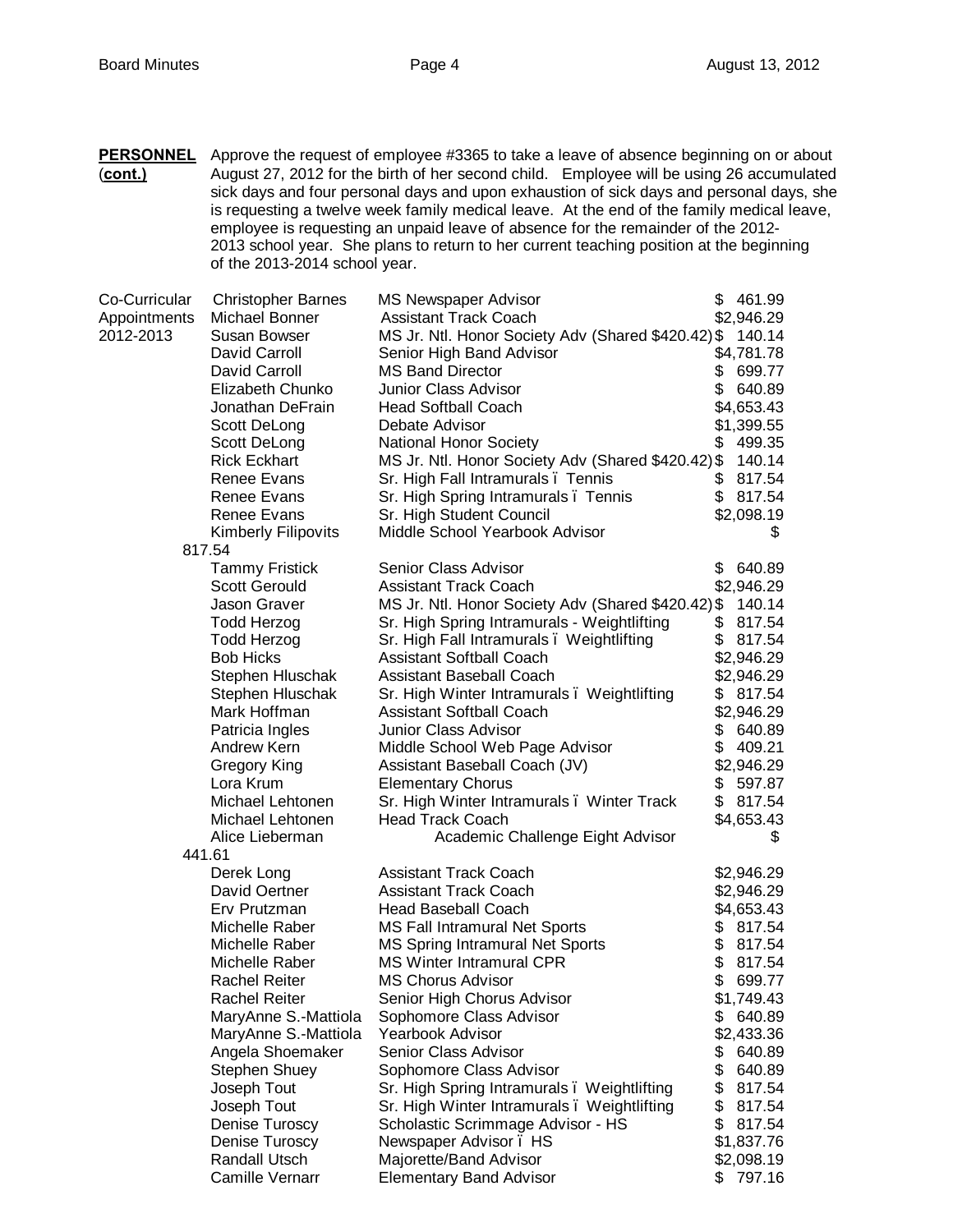# **PERSONNEL**

**(cont.)**

| Co-Curricular | <b>Gary Andrew</b>                         | Assistant Baseball Coach            |
|---------------|--------------------------------------------|-------------------------------------|
| Volunteers    | <b>Chris Bennett</b>                       | Assistant Baseball Coach            |
| 2012-2013     | Heather Chandler*                          | Assistant Field Hockey Coach        |
|               | Kyle Follweiler                            | Assistant Baseball Coach            |
|               | Mike Hofmann, Jr.                          | Assistant Track Coach               |
|               | Amber VanHorn                              | Assistant Field Hockey Coach        |
|               | Rachel Wagner*                             | <b>Assistant Field Hockey Coach</b> |
|               | *Pending Verification of Missing Documents |                                     |
|               |                                            |                                     |

Game Approve the following list of people as Game Workers for the 2012-2013 school year. Game Workers Workers consist of ticket sellers and takers, game announcers, scoreboard operators, timers, 2012-2013 field judges, scorekeepers. Rate of pay is consistent with the rates approved on the 2012-2013 Supplementary Personnel Salary Schedule.

| John DeFrain<br>Renee Evans<br><b>Kelly Follweiler</b><br>Jessica Frew<br>Marshelle George<br>Shawn Green<br><b>Bobby Herzog</b><br>Mike Hofmann<br>Patricia Jones<br>Greg King<br>Mike Lehtonen<br><b>Steve Martinez</b><br>Mike Mengel<br><b>Sherri Molitoris</b><br>Kathy Nowlin<br>Erv Prutzman<br>Kathleen Reese<br>Nancy Rehrig<br>Nicholas Sander<br>Paula Seiler<br>Joe Tout | Rhonda Frantz<br>Deb Frohnheiser<br>Scott Gerould<br>Barry Herman<br>Steve Hluschak<br>Dick Jones<br>Andrew Kern<br>Mark Lavine<br>Andrew Lynn<br><b>Larry Meixsell</b><br><b>Thomas Mertus</b><br>Jim Nonnemaker<br>Dave Oertner<br>Michelle Raber<br>Dennis Rehrig<br>Gina Rotondo<br>Eric Schmidt<br>Michael Strohl<br>Jim Yadush |
|--------------------------------------------------------------------------------------------------------------------------------------------------------------------------------------------------------------------------------------------------------------------------------------------------------------------------------------------------------------------------------------|--------------------------------------------------------------------------------------------------------------------------------------------------------------------------------------------------------------------------------------------------------------------------------------------------------------------------------------|
|                                                                                                                                                                                                                                                                                                                                                                                      |                                                                                                                                                                                                                                                                                                                                      |
| Amy Zeiser                                                                                                                                                                                                                                                                                                                                                                           |                                                                                                                                                                                                                                                                                                                                      |

Senior High Approve to appoint Ellen Kiss as the Administrative Detention Supervisor in the senior Administrative high school. She will work Tuesday and Thursday from 2:30 p.m. to 4:00 p.m. throughout the Detention 2012-2013 school year that warrants detention coverage. Salary will be \$20.00 per hour Supervisor worked. E. Kiss

Middle Approve to appoint Debra Knerr and Dawn Tulio as Administrative Detention Supervisors in School the middle school. Mrs. Knerr will cover the Monday detentions from 2:20 p.m. to 3:20 p.m. Administrative They will work throughout the 2012-2013 school year on Mondays and Wednesdays that Detention warrants detention coverage. Salary will be \$20.00 per hour worked. D. Knerr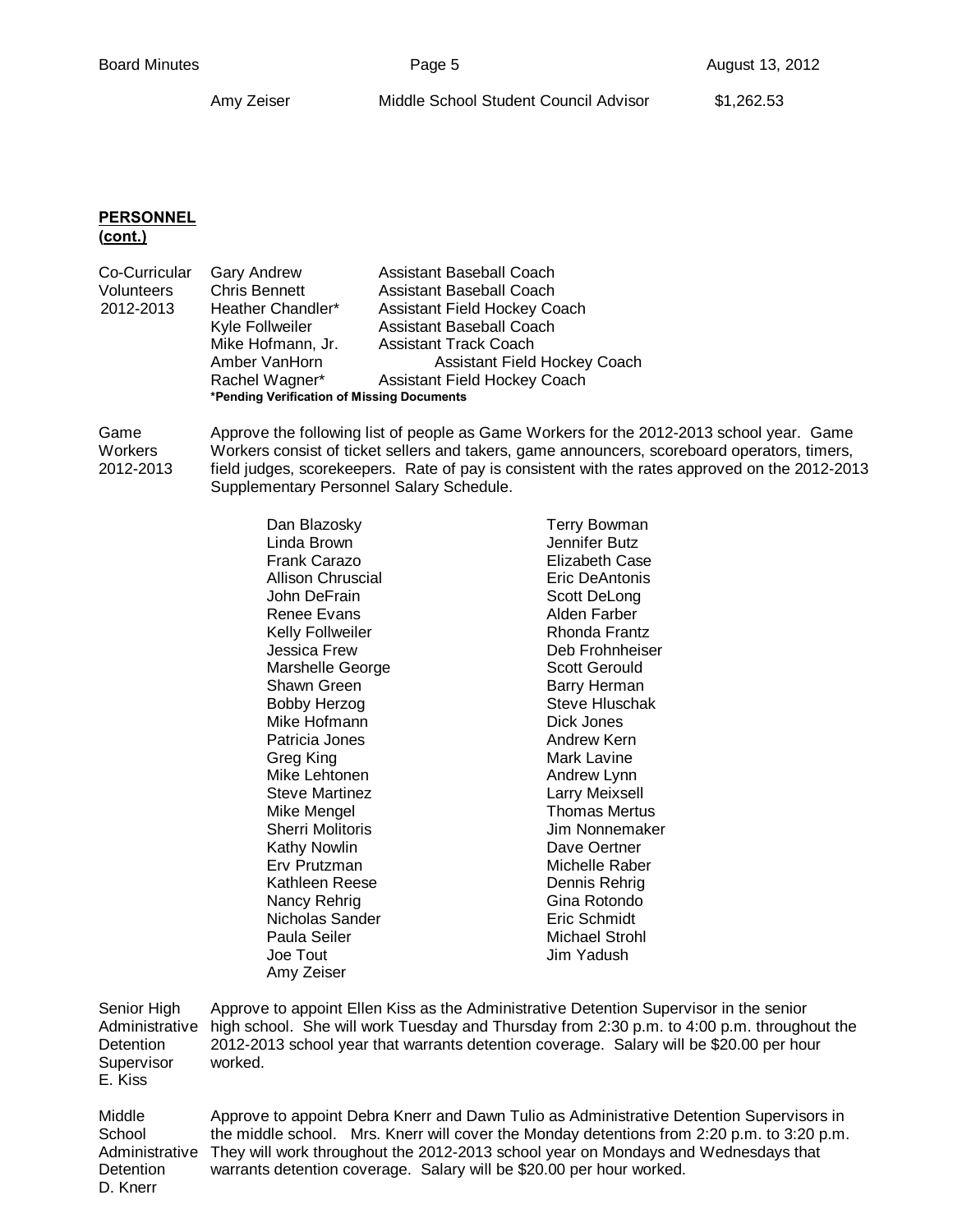#### D. Tulio

Saturday Approve to appoint Patricia Eby-Manescu as the Secondary Saturday Detention Monitor for the Detention the middle school and senior high school for the 2012-2013 school year, working 3 hours every Monitor Saturday that warrants detention coverage. Salary will be \$20.00 per hour worked. P.Eby-Manescu

## **PERSONNEL**

# **(cont.)** Substitute Approve to appoint the following list of people as Substitute Secondary Detention Monitors for Detention the senior high school for the 2012-2013 school year. Work will be on an as needed basis and Supervisor compensation will be at a salary of \$20.00 per hour worked. Angela Shoemaker Substitute Approve to appoint Michael Strohl as the Substitute Secondary Saturday Detention Monitor for Saturday the middle school and senior high school for the 2012-2013 school year, working as a substitute Detention for 3 hours every Saturday that warrants substitute detention coverage. Salary will be \$20.00 Monitor per hour worked. M. Strohl Professional According to Article II . 1108, subsection (b) of the School Code: ‰ temporary professional Contracts employee, initially employed by a school district on or after June 30, 1996, whose work has been certified by the district superintendent to the secretary of the school district, during the last four (4) month of the third year of such service, as being satisfactory, shall thereafter be a %professional employee+ within the meaning of this article. + Therefore, it is recommended to approve % professional employee+ status as per the school code for the following teachers, who have satisfactorily completed three years of service to the Northern Lehigh School District: Susan Bachman Everly Kesack Christopher Bennett Derek Long Substitute- Approve the following substitute teachers for the 2012-2013 school year at the 2012-2013 Instructional substitute teacher rates as approved on the Supplementary Personnel Salary Schedule: Shana Agurek\* - Elementary Kaitlyn Andrews – Elementary Jennifer Balliet\* – Elementary Thomas Battista – Health & Physical Education Joseph Bigley - Elementary Kathryn Bonilla – Music and Reading Specialist Janet Brostedt – Elementary Lisa Cox – English, Special Education, Library & Art Kelly DeAntonis\* – Elementary & Library Science Christine DeLong – Elementary & Special Education Amberly Drey – Elementary Amanda Fenstermaker\* – Special Education Katie Fluke\* - Elementary Meredith Foster – Elementary, ESL, Middle Level English & Social Studies Mary Frank . Art K-12 & ESL Cynthia Fritzinger - Elementary

Ricky Guth – All Subjects

Robin Hersh – Early Childhood Education Nathan Hunsicker – Elementary, MS Math

Steven Jonkman - Music Dawn Kemery - Elementary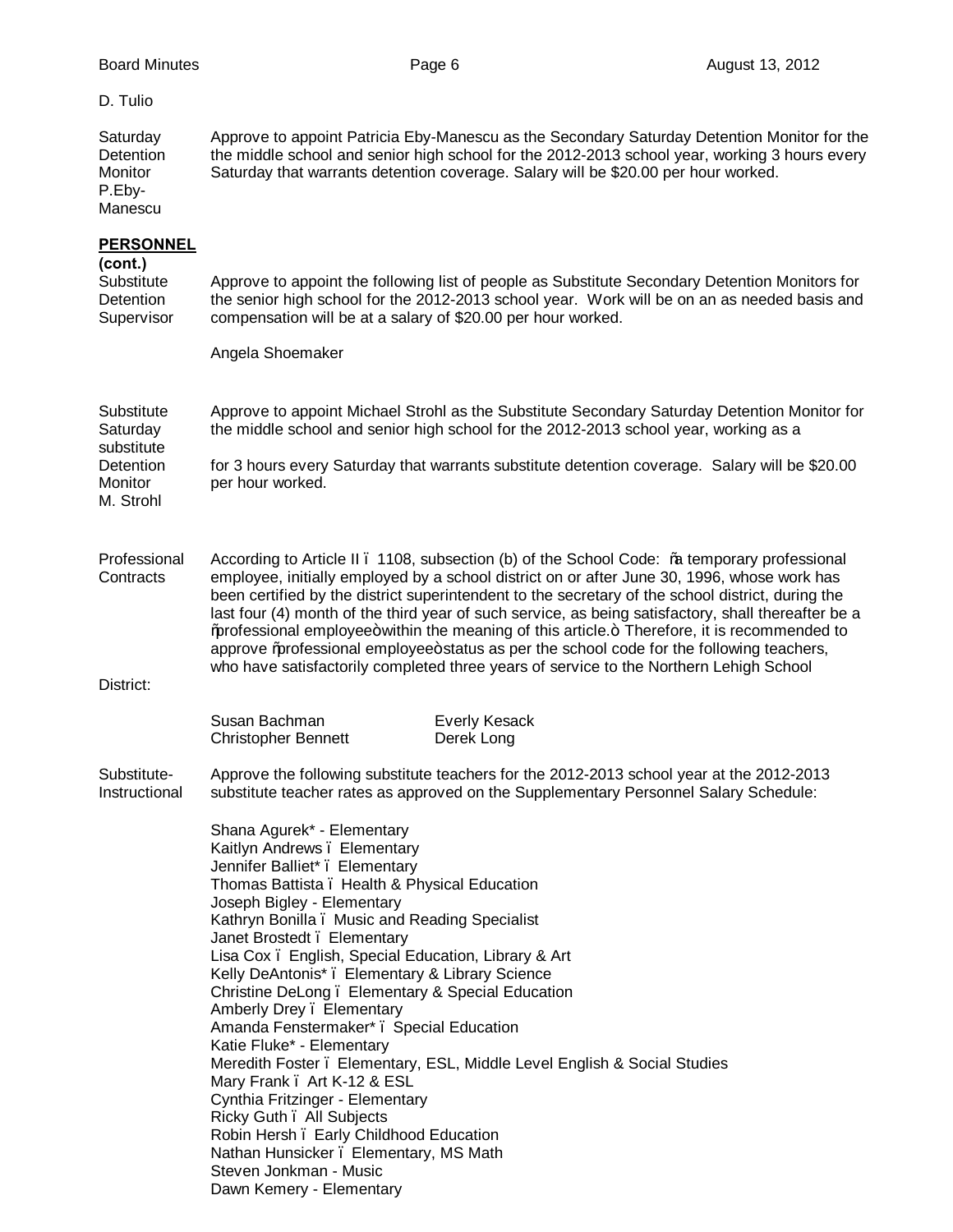Elizabeth Kenawell\* - Elementary Katherine Kern. Elementary Lori King – Elementary Amber Kistler - Elementary Michelle Krill - Elementary Ashley Krutsick – Elementary & Middle Level Math Debra Lakatosh . Spanish & French Samantha Lilly – Elementary & Special Education Donna Lobach-Berger – Elementary Heather MacCorkle Edick - English **PERSONNEL** Deborah Magnotta . Elementary & Reading Specialist **(cont.)** Andrea Meyers – Chemistry Trevor Miller\* – Business-Computer Information Technology Robert Naugle - Math Christine Nemeh\* - Elementary & ESL Joseph Nester – Special Education & Social Studies Jordan Nichols\* – Elementary & ESL Theresa Oliveira - Elementary Patricia Passick . Art K-12 Kayla Perkowski – Elementary & Special Education Csala Peters – Elementary & Special Education Justin Quinter - English Amanda Radishofski – Elementary & Special Education Stephen Reimert . Social Studies Linda Sarver – Art Monique Seiler – Elementary & Middle Level English Courtney Seremula – Elementary & Special Education Linda Simao\* - Elementary Jordan Smith – Health & Physical Education Jo Leigh Sponsler . Music & Special Education Virginia Stevenson – Special Education, English, Social Studies, Middle Level Math Felicia Strauch\* - Elementary Gerald Strubinger – Social Studies Philip Strubinger\* – History & Citizenship Anthony Tulio – Elementary Nina Weiss – Elementary Jane Wessner . Elementary **\*Pending Verification of Missing Documents** Substitute- Approve the following individuals as substitute secretaries/aides for the 2012-2013 school year Non- at the 2012-2013 substitute rate as approved on the Supplementary Personnel Salary Schedule: Instructional Aides/ Elaine Bilous Secretary Claire Danko Diana Detweiler Judy Hoffman Jamie Kuhns Lisa Lamon Dawn Martinez Maureen McCullion Michelle Miller Melanie Mohr Lorraine Muth Carol Scott Christine Sigley Catherine Smith Carol Snyder Kathleen Troxell

> Janice Wasilkowski Tina Williams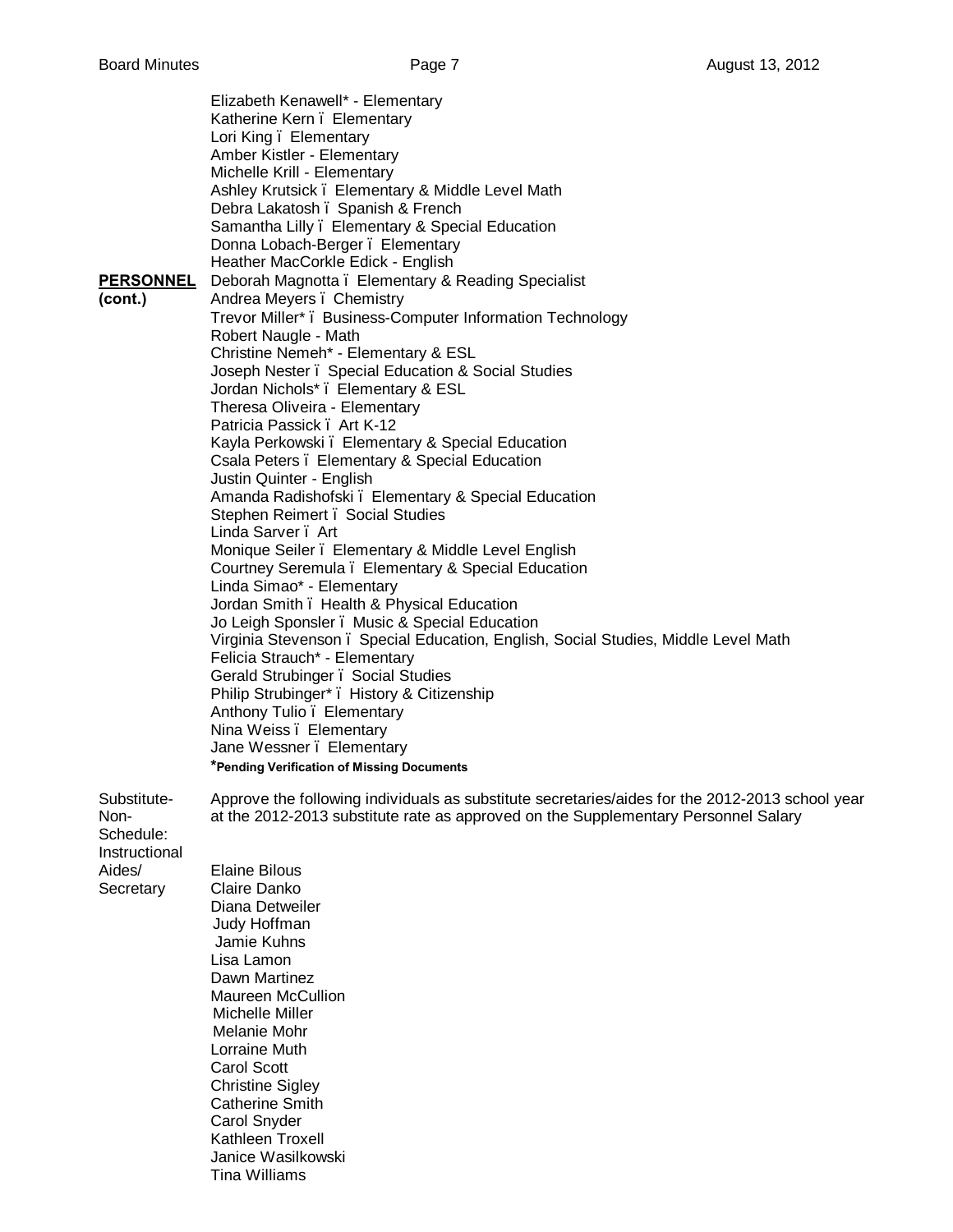Cafeteria Approve the following individuals as substitute cafeteria workers for the 2012-2013 school year Workers at the 2012-2013 substitute rate as approved on the Supplementary Personnel Salary Schedule:

Gail Bauer Elaine Bilous Diana Detweiler Schelene Fritzinger Rosa George Judy Hoffman Lilly Horwith Dawn Martinez **PERSONNEL** Maureen McCullion **(cont.)** Lorraine Muth Carol Scott Christine Sigley Carol Snyder Sheila Steier

Kathleen Troxell Janice Wasilkowski Robert Wetzel

Custodians Approve the following individuals as substitute custodians for the 2012-2013 school year at the 2012-2013 substitute rate as approved on the Supplementary Personnel Salary Schedule:

> Steven Andrews Gail Bauer Theresa Hall Randy Muniz Carol Snyder Janice Wasilkowski Robert Wetzel

Mrs. Ganser verified with Mr. Vlasaty that the number of students signed up for intramurals is being monitored as to make it worthwhile.

- YEA: Mr. Distler, Mr. Fedorcha, Mr. Follweiler, Mrs. Ganser, Mr. Green, Mrs. Green, Mrs. Kulp, Mr. Williams, Mr. Hartman (9) NAY: None (0)
- **POLICY** Mr. Distler made a motion, which was seconded by Mr. Williams, that the Board of Education approves the following policy items:

Rescind Approve to rescind the Agreement of Sponsorship to Attend Another Pennsylvania Community Agreement College for Allie Fritzinger, which was originally approved at the June 11, 2012 board meeting. Of Sponsorship Ms. Fritzinger will be taking her general education classes at Lehigh Carbon Community College.

> YEA: Mr. Distler, Mr. Fedorcha, Mr. Follweiler, Mrs. Ganser, Mr. Green, Mrs. Green, Mrs. Kulp, Mr. Williams, Mr. Hartman (9) NAY: None (0)

**CURRIC-** Mr. Follweiler made a motion, which was seconded by Mr. Fedorcha, that the Board of Education **ULUM AND** approves the following curriculum and instruction items: **INSTRUC-**

# **TION**

| CLIU #21  | Approve to authorize the superintendent to execute an agreement between the Northern Lehigh |
|-----------|---------------------------------------------------------------------------------------------|
| Special   | School District and the Carbon Lehigh Intermediate Unit #21 to provide special education    |
| Education | services for the 2012-2013 school year.                                                     |
| Services  |                                                                                             |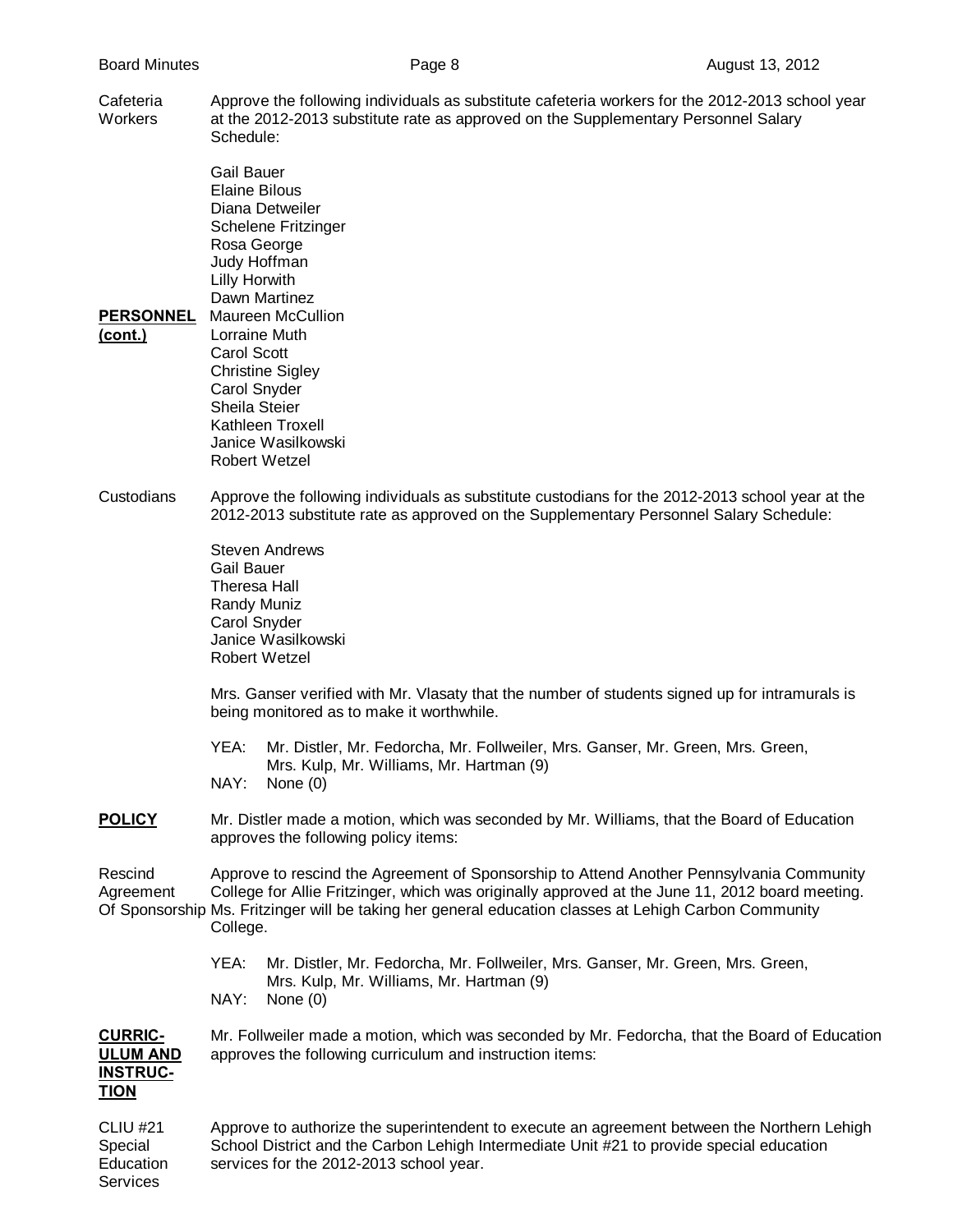| 2012-2013                                                                                                                               |                                                                                                                                                                                                                                                                                                                                                                                                                                          |                                                                                                                                                                                                                                                                                            |                      |  |
|-----------------------------------------------------------------------------------------------------------------------------------------|------------------------------------------------------------------------------------------------------------------------------------------------------------------------------------------------------------------------------------------------------------------------------------------------------------------------------------------------------------------------------------------------------------------------------------------|--------------------------------------------------------------------------------------------------------------------------------------------------------------------------------------------------------------------------------------------------------------------------------------------|----------------------|--|
| PATH PA<br>Treatment &<br><b>Healing Center</b><br>Center<br>Agreement<br>2012-2013                                                     | is \$52.89.                                                                                                                                                                                                                                                                                                                                                                                                                              | Approve to authorize proper officials to enter into an agreement between the Northern Lehigh<br>School District and the PATH PA Treatment & Healing Center for the purpose of furnishing<br>educational services for disruptive students for the 2012-2013 school year. Daily tuition rate |                      |  |
| <b>CURRIC-</b><br><b>ULUM AND</b><br><b>INSTRUC-</b><br><b>TION</b><br>(cont.)<br>Behavioral<br>Health<br>Private<br>Academic<br>School | 2012-2013 school year.                                                                                                                                                                                                                                                                                                                                                                                                                   | Approve to authorize proper officials to enter into an agreement between the Northern Lehigh<br>School District and Behavioral Health Associated Licensed Private Academic School for the<br>purpose of furnishing regular education or special education programs for students for the    |                      |  |
| Follett<br>Kaplan<br><b>SAT Practice</b><br><b>Tests</b>                                                                                | Approve the purchase of Follett Educational Services Kaplan 12 Practice Tests for the SAT<br>2012 for students in grades 9-12. The total cost of these materials is \$405.75 and is being<br>paid from the curriculum and instruction budget.                                                                                                                                                                                            |                                                                                                                                                                                                                                                                                            |                      |  |
| Headstart<br>Pre-K Program<br>2012-2013                                                                                                 | Authorize Community Services for Children to operate the Head Start Pre-K program at<br>Peters Elementary School from September 4, 2012 through May 21, 2013. The only<br>obligation of the district is to provide one classroom.                                                                                                                                                                                                        |                                                                                                                                                                                                                                                                                            |                      |  |
| Induction<br>Program                                                                                                                    | Approve the following teachers as helping teachers in the Northern Lehigh School District<br>Induction Program for the 2012-2013 school year:                                                                                                                                                                                                                                                                                            |                                                                                                                                                                                                                                                                                            |                      |  |
|                                                                                                                                         | <b>Helping Teacher</b>                                                                                                                                                                                                                                                                                                                                                                                                                   | Inductee                                                                                                                                                                                                                                                                                   | Stipend              |  |
|                                                                                                                                         | <b>Christopher Bennett</b><br>Amanda Beer                                                                                                                                                                                                                                                                                                                                                                                                | Andrew Kern<br>Amber Kuntz                                                                                                                                                                                                                                                                 | \$750.00<br>\$750.00 |  |
| <b>NEW</b><br><b>BUSINESS</b>                                                                                                           | YEA:<br>Mr. Distler, Mr. Fedorcha, Mr. Follweiler, Mrs. Ganser, Mr. Green, Mrs. Green,<br>Mrs. Kulp, Mr. Williams, Mr. Hartman (9)<br>NAY:<br>None $(0)$<br>Mr. Green thanked Mr. Michaels and the Administration for their efforts in saving the district<br>money. He asked that for the future if the cost saving measures could be incorporated into<br>the district goals it would be helpful when negotiating the Act 93 contract. |                                                                                                                                                                                                                                                                                            |                      |  |
| <b>FINANCIAL</b>                                                                                                                        | Mr. Distler made a motion, which was seconded by Mr. Follweiler, that the Board of Education<br>approves the following financial items:                                                                                                                                                                                                                                                                                                  |                                                                                                                                                                                                                                                                                            |                      |  |
| List of<br><b>Bills</b>                                                                                                                 | Approve the Following List of Bills:<br>General Fund months of June, July and August 2012<br>Cafeteria Fund month of June 2012<br>Refreshment Stand month of June 2012<br>Capital Construction Fund month of June, July & August 2012<br>Capital Projects month of June, 2012                                                                                                                                                            |                                                                                                                                                                                                                                                                                            |                      |  |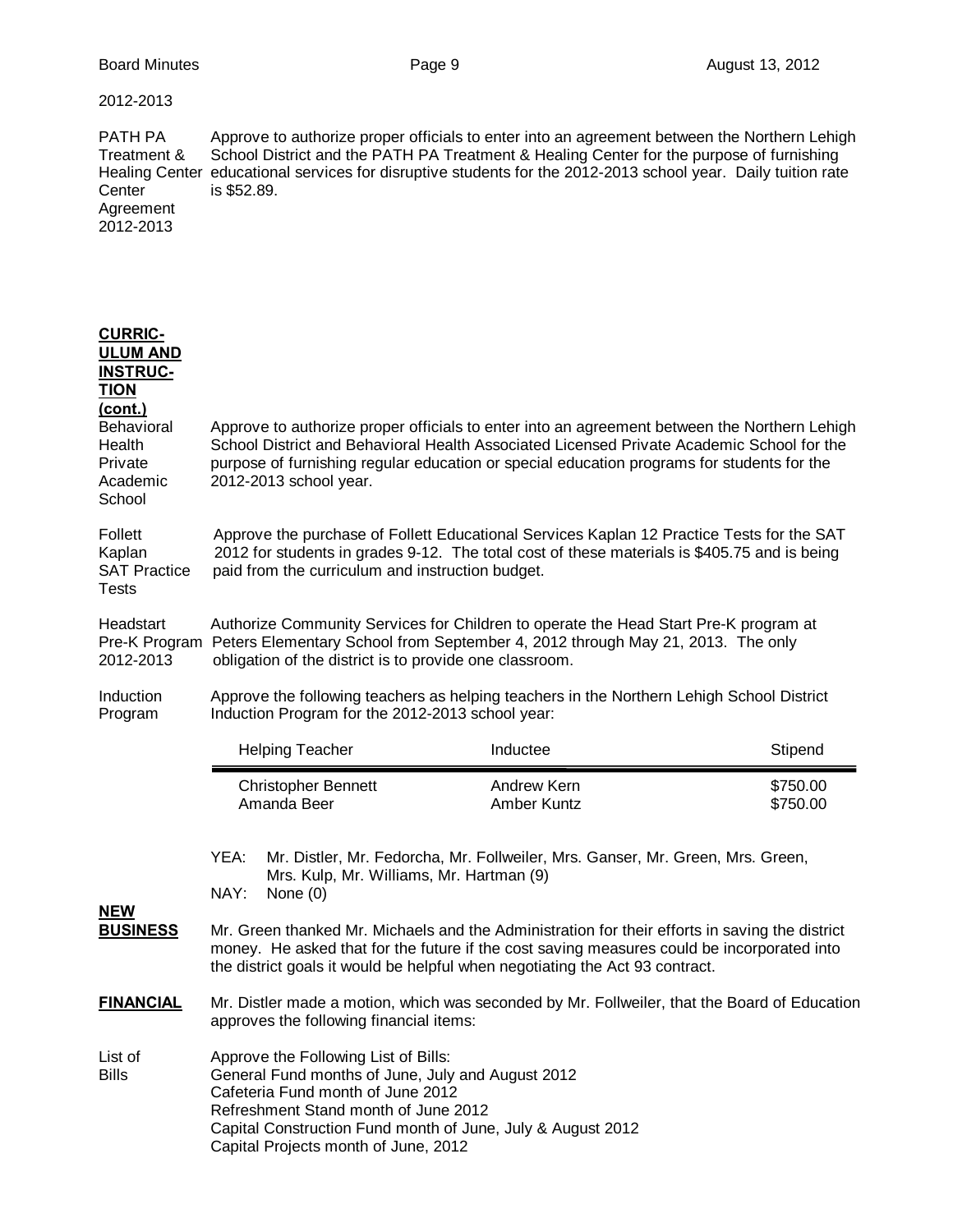Close Approve the request of the senior high school to close the Class of 2012 account in Class of accordance with the Student Activities Account guidelines. The account balance is 2012 Acct. \$1,259.47 and the Class of 2012 is recommending that the funds be used to landscape outside of the High School Cafeteria and purchase picnic tables for the student body to enjoy lunch outdoors. A 2012 dedication sign will also be purchased to display in the area.

Close FBLA Approve the request of the senior high school to close the NLHS FBLA and German Club And German accounts due to inactivity and transfer the monies to the Principal **C** Discretionary Account,

Club Accounts a total of \$4,591.54. This money will be used to purchase televisions and wall mounts for Classrooms for the future television studio to be viewed throughout the classrooms.

> FBLA - \$4,547.37 German Club - \$ 44.17 **TOTAL \$4,591.54**

## **FINANCIAL**

# **(cont.)** Per Capita Approve abatement/exoneration requests of per capita taxes, for the residents that fall within Abatements/ the guidelines, as presented. **Exonerations** Change Orders Approve change orders to the Field Turf contract to include \$27,817.48 to install a new pipe Field Turf in the center of the field and removal of old pipe that was damaged beyond repair and Pipe & Basin \$32,109.34 for testing, engineering design and construction of an infiltration basin. Both change orders are conditions of the permit that was approved by the Lehigh County Conservation Office. K.L. Fulford Approve to renew a five (5) year agreement with K.L. Fulford Associates, Inc. for the operation Associates and management of the Peters Elementary School sewage treatment facility. Fees for this 5 Year service will be \$9,300.00 per year. This reflects a \$0.00 increase over the previous five (5) Agreement year agreement. Mr. Green questioned whether or not the above service was bid out. Mr. Derr stated that we did not bid the service and that the same company has been managing the facility over the past 10-15 years with no increase in price. YEA: Mr. Distler, Mr. Fedorcha, Mr. Follweiler, Mrs. Ganser, Mr. Green, Mrs. Green, Mrs. Kulp, Mr. Williams, Mr. Hartman (9) NAY: None (0) **CORR-** The Board of Education received a thank you note from the Slatington Library for our donation. **ESPON-** A letter was received from Steckel & Stopp regarding municipalities challenging the tax exempt **DENCE** status for real estate. **INFOR-** Minutes of the Lehigh Career & Technical Institute Joint Operating Committee meeting held on **MATION** May 23, 2012 were distributed. Minutes of the Carbon Lehigh Intermediate Unit #21 Board of Directors meeting held on May 21, 2012 and June 18, 2012 were distributed. Minutes of the Lehigh Carbon Community College Board of Trustees meetings held on May 3, 2012, June 7, 2012 and July 5, 2012. **ADJOURN-** Mr. Follweiler made a motion, which was seconded by Mr. Fedorcha, that the regular meeting of **MENT** the Northern Lehigh School District Board of School Directors is adjourned at 8:04 p.m.

- YEA: Mr. Distler, Mr. Fedorcha, Mr. Follweiler, Mrs. Ganser, Mr. Green, Mrs. Green, Mrs. Kulp, Mr. Williams, Mr. Hartman (9)
- NAY: None (0)